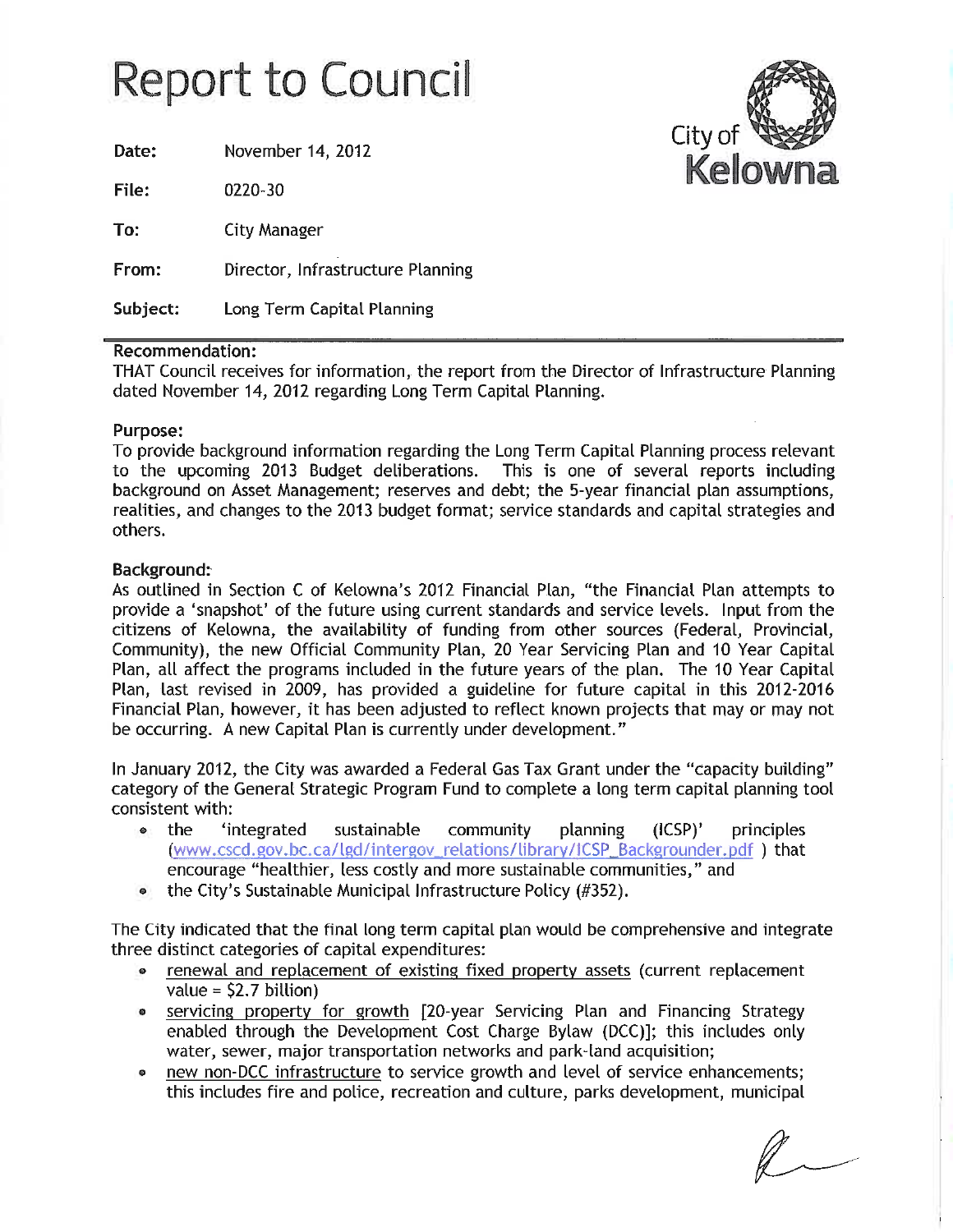operations, information and communication systems, vehicles and equipment, general land, public transit, local roads, drainage and sidewalks, etc.

The long term capital plan will be developed in three phases to consider two different perspectives:

- Phase 1 Forecasting a 2020 plan: This will provide a mid-term capital plan that  $\bullet$ incorporates Councils "Moving Opportunities Forward: Council Focus 2012-2014" report. This report set the foundation for major projects to be completed through 2020. Although the 2020 capital plan will capture Council's aspirations for change, given the natural inertia of existing capital investments, it will primarily project current levels of service within the current operating environment. It will also be restrained by current technologies as well as current trends in revenues. This plan will be presented to Council at the end of October, 2012 to:
	- $\circ$  confirm the recommended key project priorities;
	- o seek direction on changes in service levels, additional services or projects that should be considered;
	- o validate assumptions regarding revenue sources.
- Phase 2 Scenario Analysis: Over the longer term, the operating environment changes. On the other hand, infrastructure is planned and built for a long-service Because of changing environmental, economic, social and cultural life. circumstances, as well as scientific and public perceptions of what constitutes a good life and expectations regarding municipal services, infrastructure is not always successful at meeting future needs and remaining useful in future contexts, even though it may still be physically competent. Therefore, this second plan will begin with an examination of the range of potential local impacts of major global trends to 2050. This scenario methodology, pioneered by Dutch Shell Oil and now established as a strategic planning tool for major multi-nationals corporations and governments, was developed to increase the long term viability of investment decisions to better account for potential outcomes and to acknowledge the uncertainties of the current drivers of change. This examines plausible but different trajectories of the local impacts of trends like population growth and demographic transitions in age and ethnicity; climate change affecting precipitation and flooding; the demand for natural resources, energy, water and food; political security and monetary stability; and anticipated technological and regulatory change; etc.

Funding is available to extend research initiated by the Regional District of the Central Okanagan in trend analysis (www.futureok.ca/phase-2/information- $\text{briefs.aspx}$ <sup>1</sup> to cover a broader scope and a longer time frame. Although each scenario could invoke a different portfolio of capital investments, it is expected that there will be a common program of investments that will remain resilient and adaptable to the majority of possible futures, underpinning the prosperity and health of Kelowna despite global events outside of our control.

<sup>&</sup>lt;sup>1</sup> Report topics included: Agriculture and Rural Land Area Protection; Air, Energy And Greenhouse Gas Emissions; Economic Development; Environment, Recreation Space and Sensitive Areas; Housing; Regional Governance And Service Delivery; Transportation; Water Resources, Lakes and Streams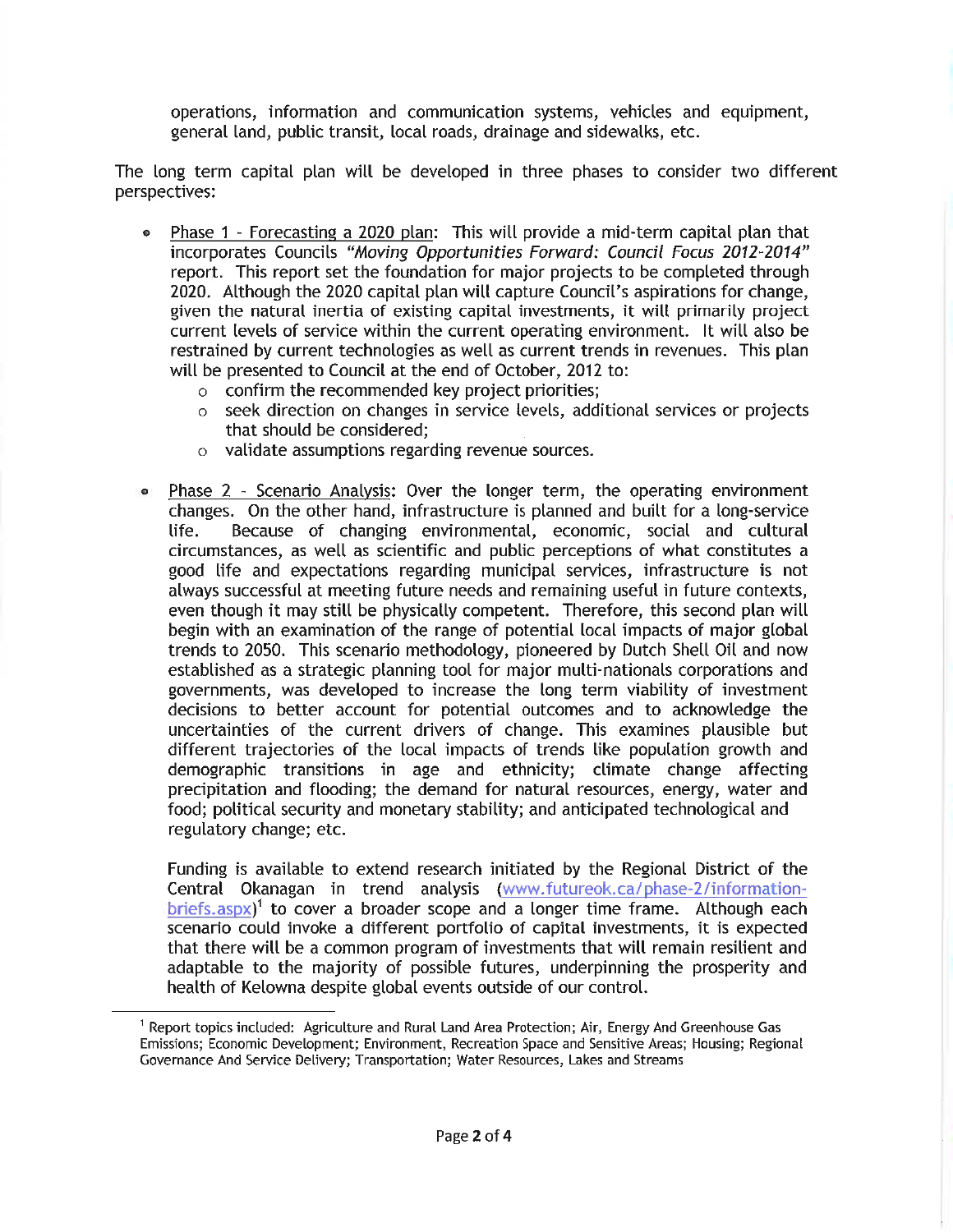The development of scenarios, the selection of capital investments and the local capital investment actions required now to seize the most desirable long term future will all be subject to public dialogue and engagement. A comprehensive public and stakeholder engagement plan is under development, but will likely include representative focus groups, on-line surveys, open houses and collaborative stakeholders meetings.

This work is funded by the GSPF grant and must be completed by March 2014.

Phase 3 - Revised 9 Year Capital Plan. Phase 1 and Phase 2 will examine capital needs from two different perspectives. Projecting the status quo forward will be complimented by backcasting the impacts of plausible futures to inform current actions and capital investments. Together they should inform a realistic 10-year plan that is adaptable to both probable change and a range of uncertainties. The 360 degree approach will be better able to support a local vision of a resilient, healthy and prosperous community.

The terms of the grant require that the indicators and targets specified in the multiple bottom line framework of the Sustainable Municipal Infrastructure Policy be re-examined for their practical utility to guide planning decisions and to measure the success of the new long term capital plan.

Most importantly, the plan will include an acceptable financing strategy, be updated regularly and incorporated annually into the required Municipal 5-year Financial Plan.

The long term capital plan is a key reference document in ensuring that the annual budget planning cycle, given the reality of constrained budgets, is not distracted from the highest priority projects.

### **Internal Circulation:**

Director, Financial Planning Director, Policy & Planning Director, Design & Construction Director, Civic Operations Director, Real Estate & Building Services Director, Communications Manager, Asset Management & Investment Accountant, Asset Management & Investment Financial Analyst, Asset Management & Investment

### Legal/Statutory Authority:

Part 6 Division 1 of the Community Charter and Part 24 Division 5 of the Local Government Act require municipalities and regional districts to prepare a financial plan annually. **The** financial plan must be adopted annually by bylaw and it must cover a minimum five year period. Section 165(4) of the Community Charter requires a municipality to set out the proposed capital expenditures (including capital), revenues, and transfers between funds. A municipality cannot plan for a 'deficit'.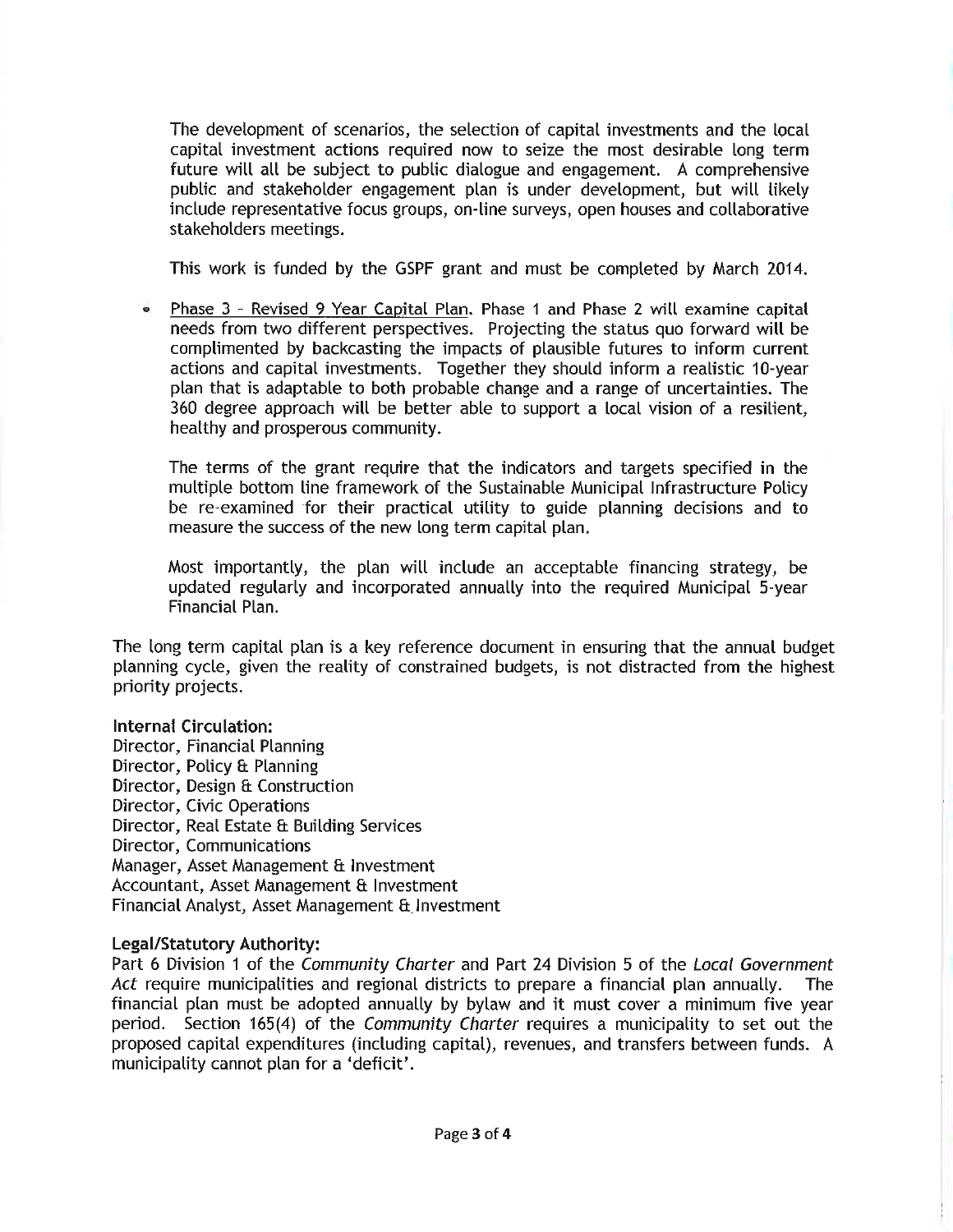### **Legal/Statutory Procedural Requirements:**

Section 166 of the Community Charter and Section 816 of the Local Government Act require the local government to undertake a process of public consultation regarding a proposed financial plan before it is adopted. The legislation does not specify the format of the public consultation process and it may be varied at the local government's discretion to suit the local community. Given the scope of the renewed capital plan, meaningful public engagement will be a key component of the work.

#### **Existing Policy:**

The Sustainable Municipal Infrastructure Policy #352 mandates a framework of targeted results to measure accountability for capital investments in public infrastructure. **The** indicators evaluate system-wide infrastructure performance; these currently include issues such as reliability and universal access to levels of service and public benefit; the optimization of life-cycle cost savings; demonstrated return on investment; environmental benefits (GHG emission reduction; material and energy throughput reductions; source water and habitat protection); design excellence; and public engagement, etc.

#### **Financial/Budgetary Considerations:**

The budget for this work has been approved.

#### Considerations not applicable to this report:

Personnel Implications: **External Agency/Public Comments: Communications Comments:** Alternate Recommendation:

Submitted by:

R. Cleveland, Director

Approved for inclusion: Sustainability

D. Gilchrist, A/General Manager, Community

General Manager, Community Services CC: General Manager, Corporate Sustainability Director, Civic Operations Director, Communications Director, Design & Construction Director, Financial Planning Director, Policy & Planning Director, Real Estate & Building Services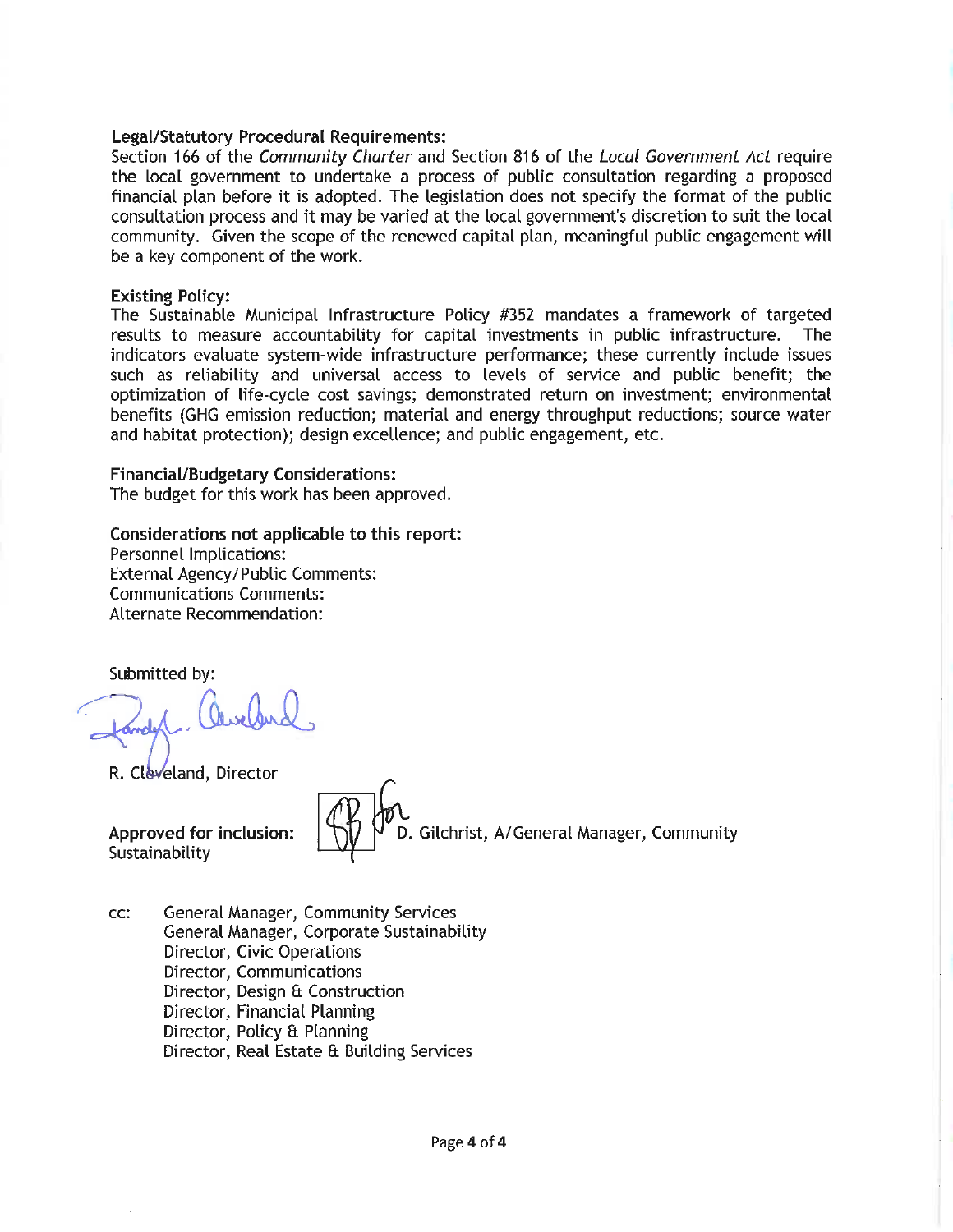# **LONG TERM CAPITAL PLANNING**



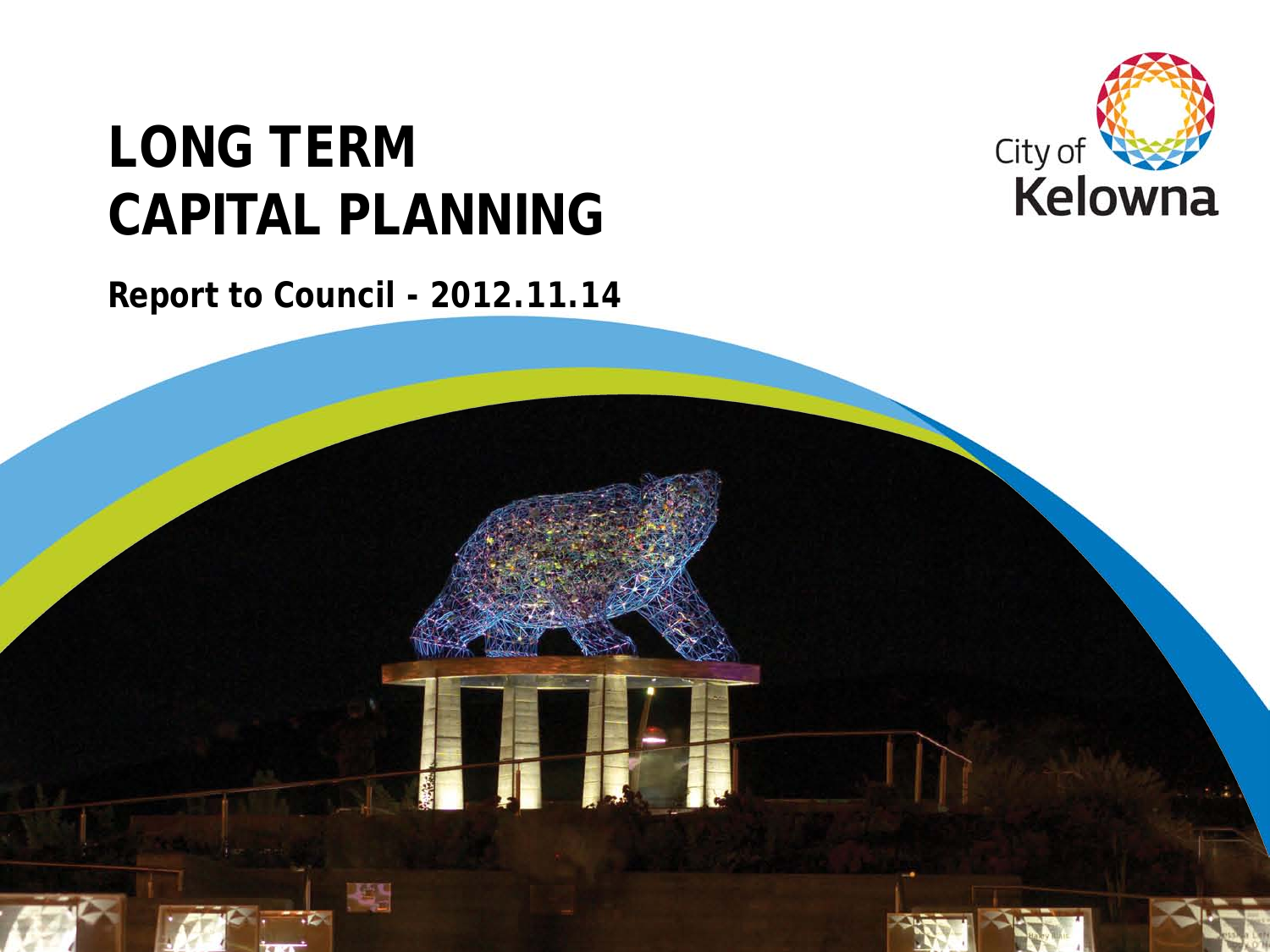

### **CITIES GENERATE WEALTH**

60% of Canadian GDP generated in 11 cities, home to 1/3 of the population *Vancouver Sun*, September 27, 2010

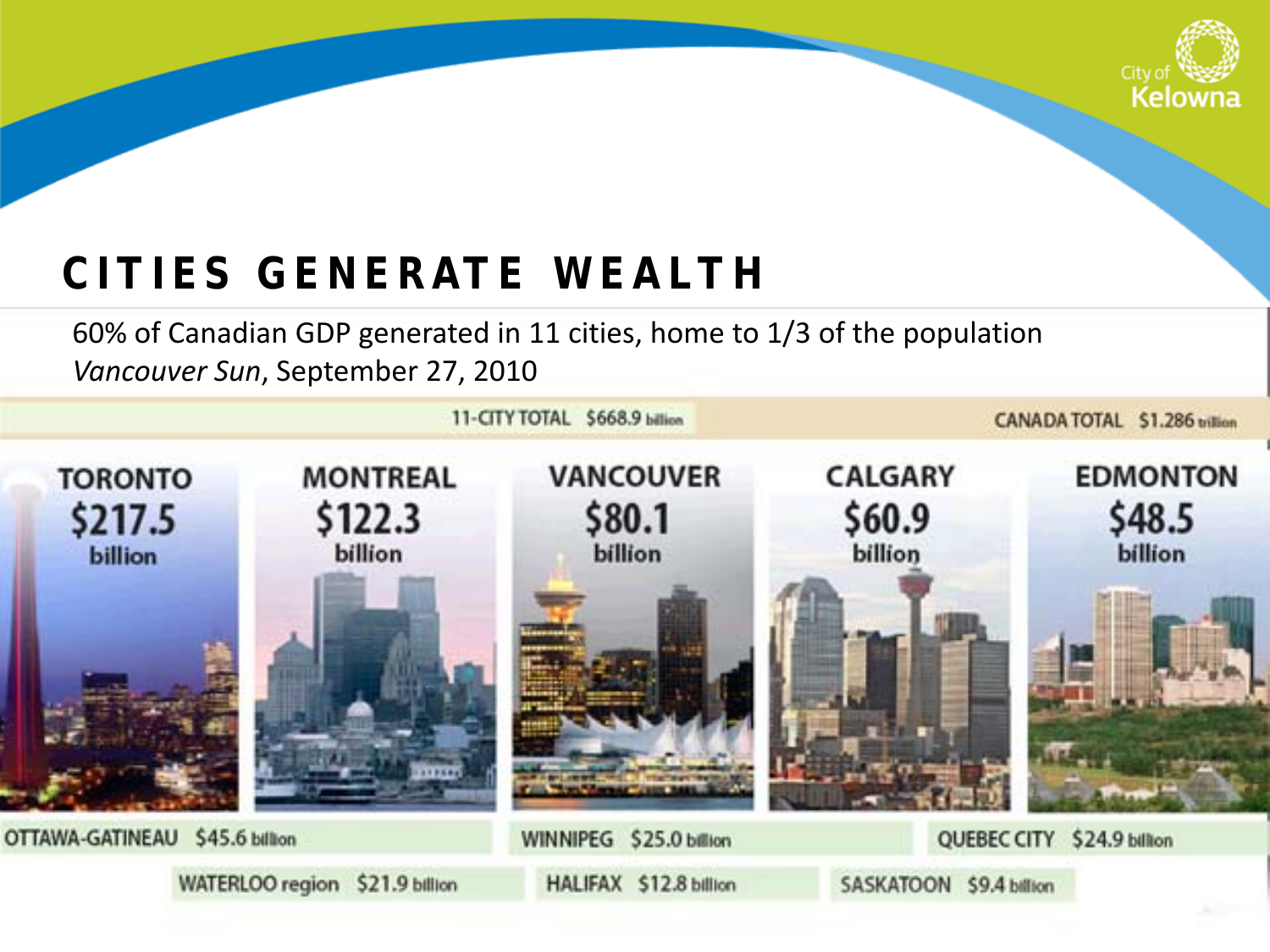

## **MUNICIPAL INFRASTRUCTURE MATTERS**

- Provides the physical structure for municipal services at a Council approved level of service
- **Plays a critical role:** 
	- **Achieving Quality of Life**
	- **Enhancing competitiveness & prosperity**
	- ▶ Supporting innovation, adaptability, resilience
	- Protecting the environment
	- Achieving community aspirations
- ▶ 20%<sup>±</sup> of annual budget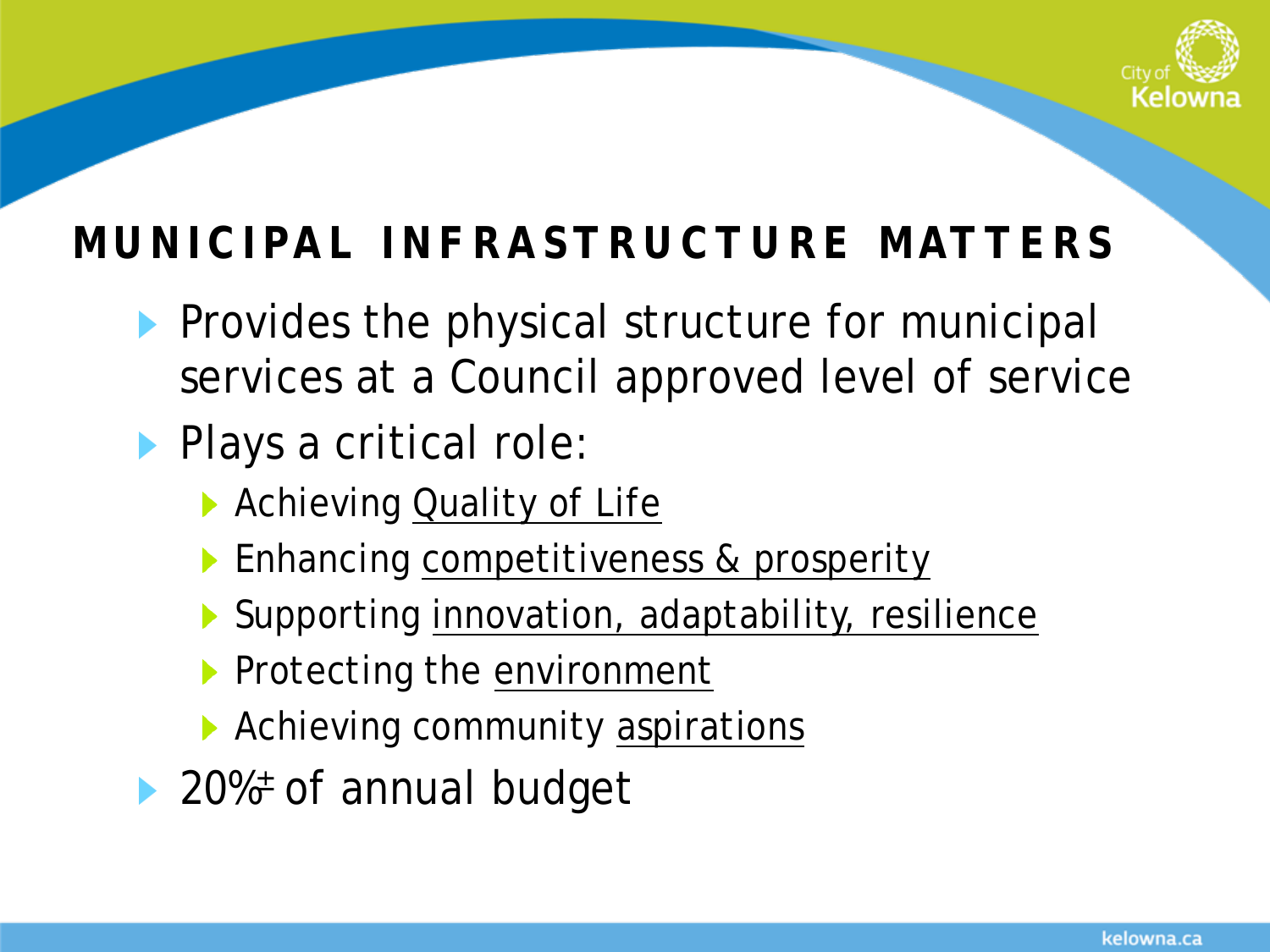

### **ASPIRATIONS: VISION TO OUTCOMES**

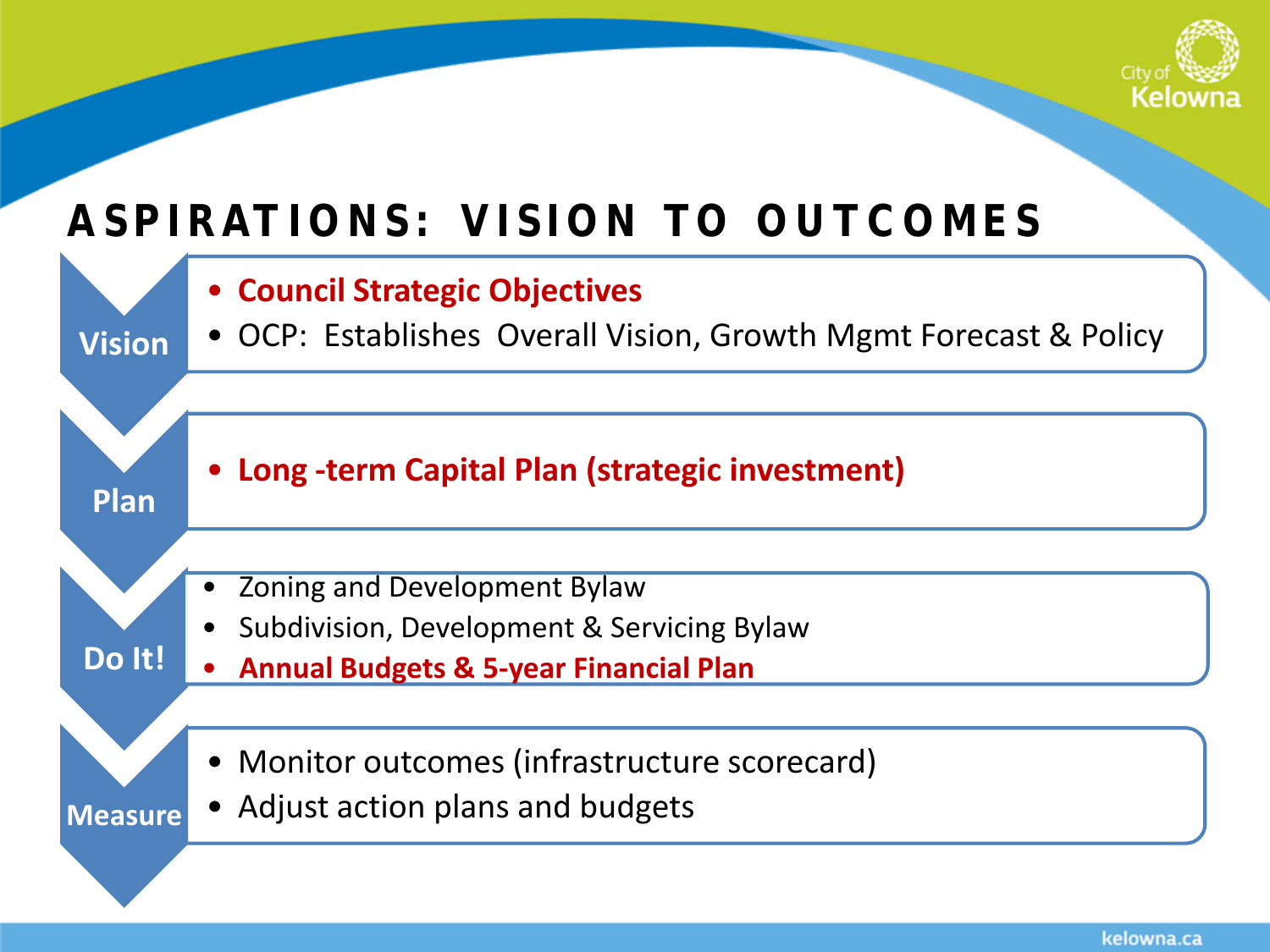

## **FEDERAL GAS TAX GRANT (GSPF)**

- Integrated Sustainable Community Planning  $\blacktriangleright$
- ▶ Sustainable Municipal Infrastructure Policy
- $\blacktriangleright$  \$253,000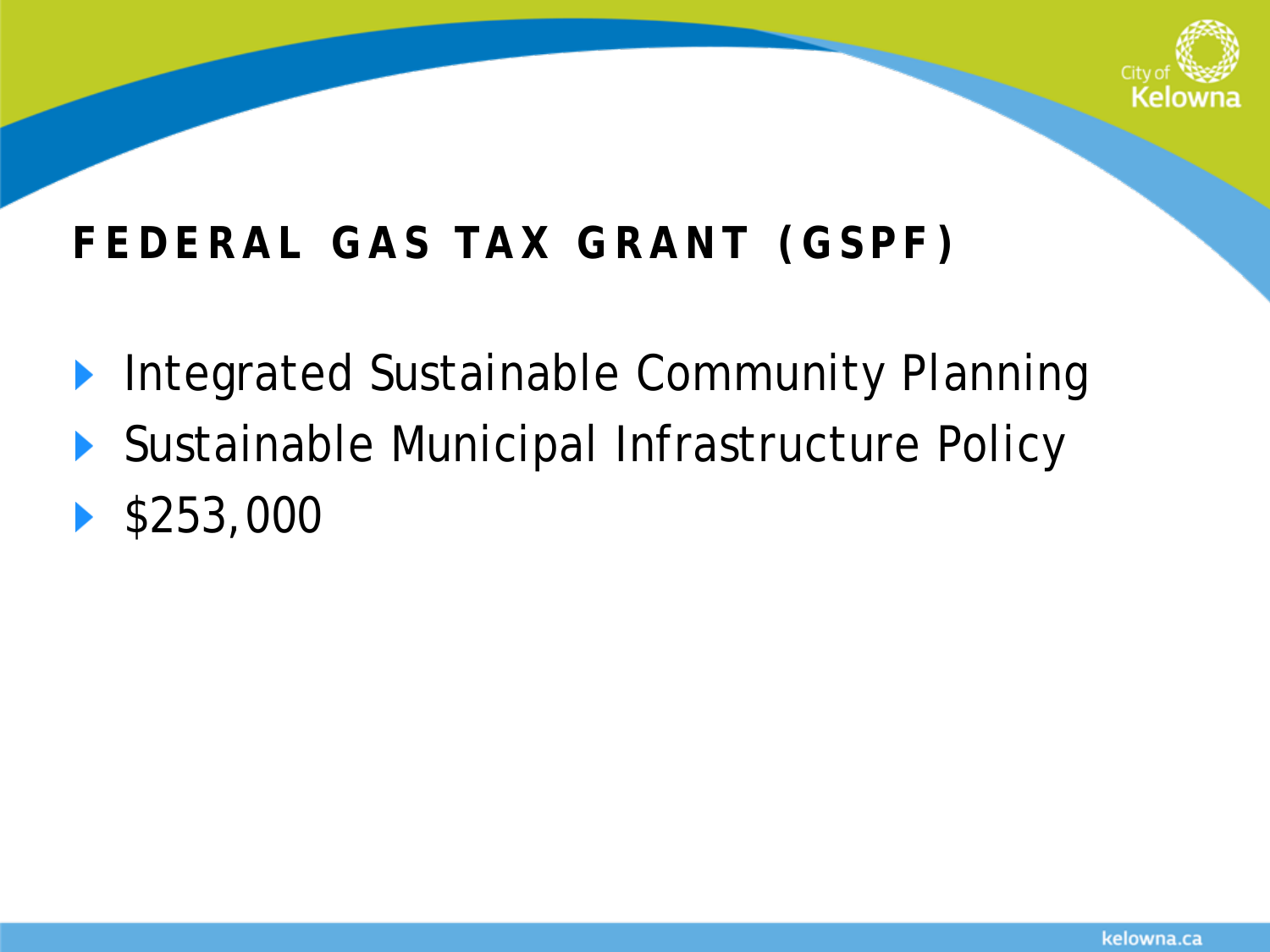

# **CAPITAL PLANNING OBJECTIVES**

### **Long-Term Capital Plan**

**DCC Growth** 

**Infrastructure** 

**(20-year Servicing Plan & Financing Strategy - Bylaw 10515, supports growth)**

# **Preserve Existing**

## **Infrastructure**

**(Asset Mgmt Plan-**

**PSAB 3150, 40 yr half-life)**

Annual report, consolidate separate plans Renewal with major OCP, price or growth changes

**Non DCC + Level of Service**  maintenanceimprovement

Renewal for LOS changes, new priorities-opportunities

Renewed for Council priorities, adjusted for revenues & construction escalation

Implemented through Council's Annual Budget Approval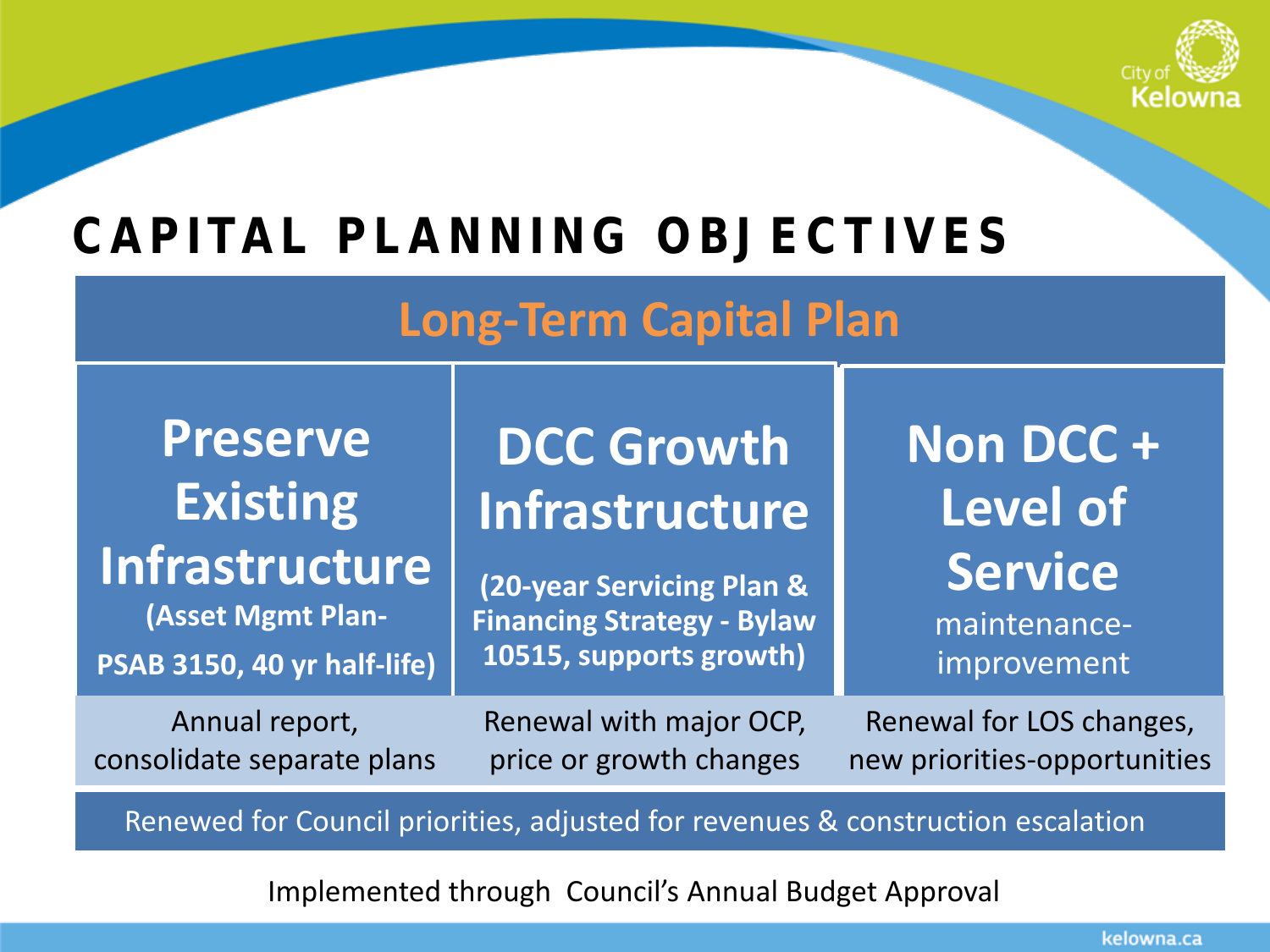

### **METHODOLOGY**

- Phase 1: 2020 (3-term plan)
	- **Resolves current issues**
	- **First draft presented today** 
		- $\blacktriangleright$  Identifies key projects within anticipated funding
		- Seeks direction on new services & projects
		- Seeks direction on revenue assumptions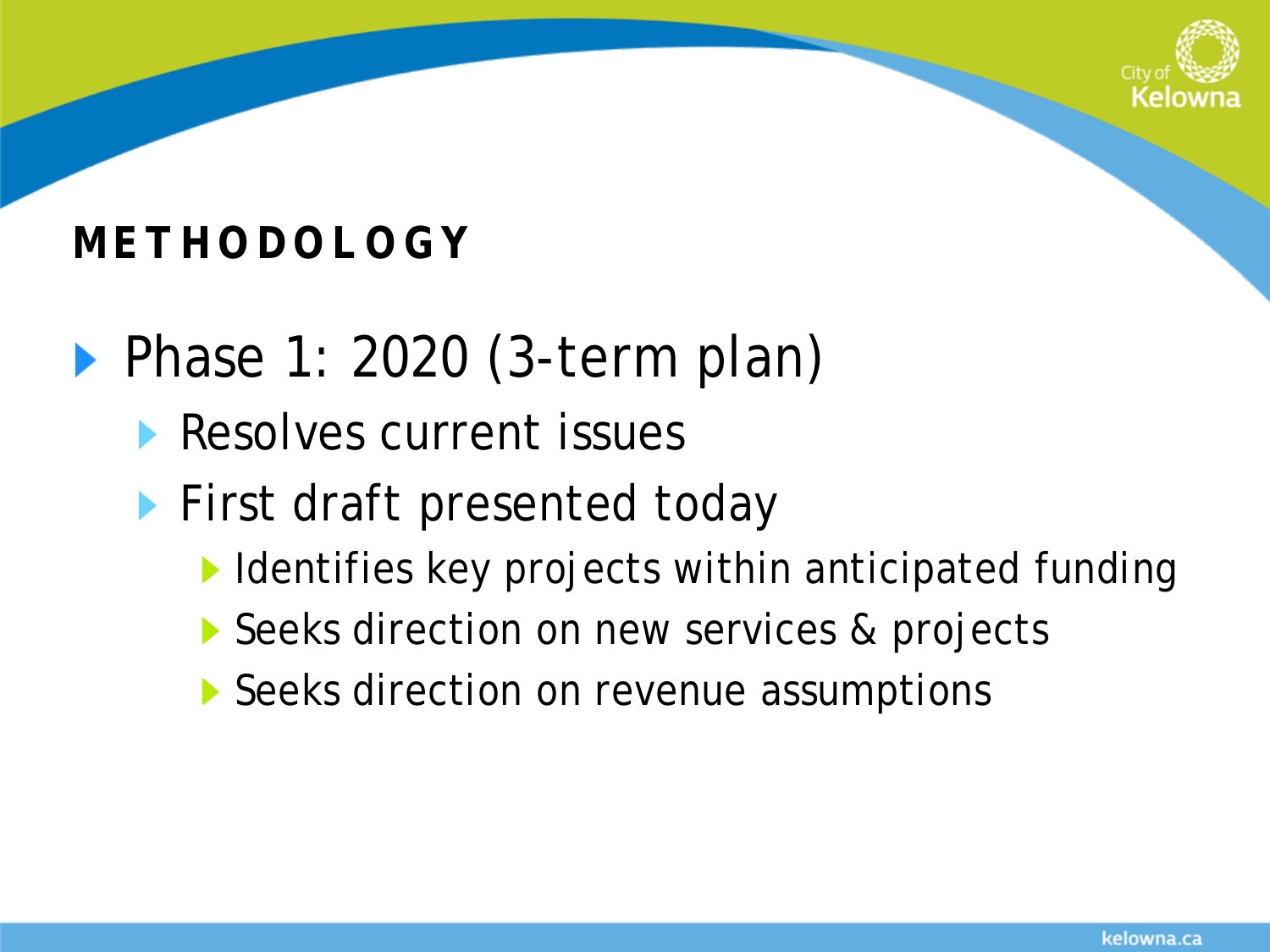

### **METHODOLOGY**

- ▶ Phase 2: 40-year plan
	- Anticipates changing operating environment
	- **Extensive Public Process**
- ▶ Phase 3: Combined plan
	- **Provides adaptive capacity**
	- ▶ Grant deadline, March 2014